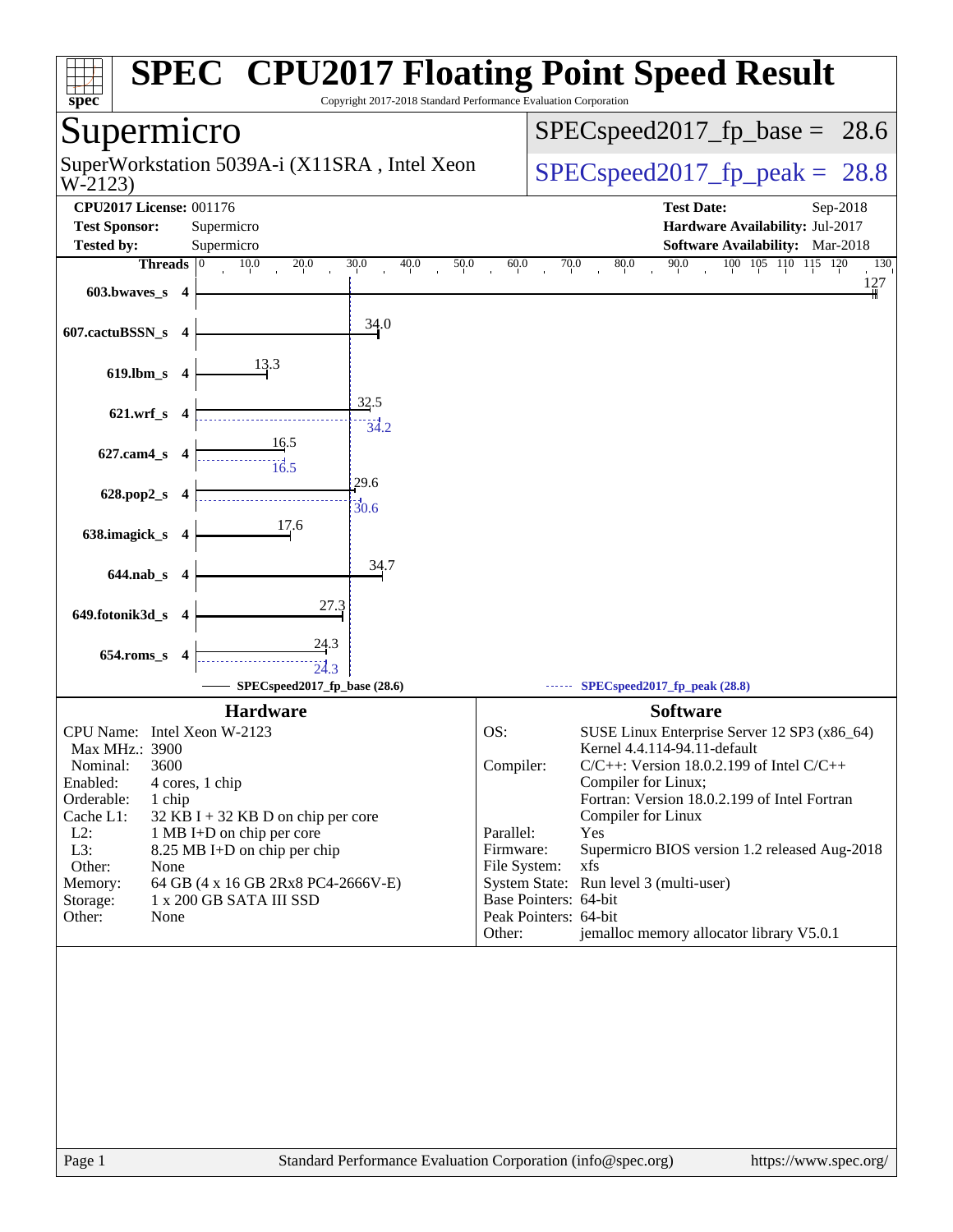

Copyright 2017-2018 Standard Performance Evaluation Corporation

## Supermicro

W-2123) SuperWorkstation 5039A-i (X11SRA, Intel Xeon  $\vert$  SPECspeed2017 fp\_peak = 28.8

 $SPECspeed2017<sub>fp</sub> base = 28.6$ 

**[CPU2017 License:](http://www.spec.org/auto/cpu2017/Docs/result-fields.html#CPU2017License)** 001176 **[Test Date:](http://www.spec.org/auto/cpu2017/Docs/result-fields.html#TestDate)** Sep-2018

**[Test Sponsor:](http://www.spec.org/auto/cpu2017/Docs/result-fields.html#TestSponsor)** Supermicro **[Hardware Availability:](http://www.spec.org/auto/cpu2017/Docs/result-fields.html#HardwareAvailability)** Jul-2017

**[Tested by:](http://www.spec.org/auto/cpu2017/Docs/result-fields.html#Testedby)** Supermicro **[Software Availability:](http://www.spec.org/auto/cpu2017/Docs/result-fields.html#SoftwareAvailability)** Mar-2018

### **[Results Table](http://www.spec.org/auto/cpu2017/Docs/result-fields.html#ResultsTable)**

|                                   | <b>Base</b>    |                |       |                |       |                | <b>Peak</b> |                |                |              |                |              |                |              |
|-----------------------------------|----------------|----------------|-------|----------------|-------|----------------|-------------|----------------|----------------|--------------|----------------|--------------|----------------|--------------|
| <b>Benchmark</b>                  | <b>Threads</b> | <b>Seconds</b> | Ratio | <b>Seconds</b> | Ratio | <b>Seconds</b> | Ratio       | <b>Threads</b> | <b>Seconds</b> | <b>Ratio</b> | <b>Seconds</b> | <b>Ratio</b> | <b>Seconds</b> | <b>Ratio</b> |
| 603.bwayes_s                      | 4              | 465            | 127   | 467            | 126   | 466            | 127         | $\overline{4}$ | 465            | 27           | 467            | 126          | 466            | <u>127</u>   |
| 607.cactuBSSN s                   | 4              | 488            | 34.2  | 491            | 34.0  | 492            | 33.9        | $\overline{4}$ | 488            | 34.2         | <u>491</u>     | 34.0         | 492            | 33.9         |
| $619.1$ bm s                      | $\overline{4}$ | 394            | 13.3  | 397            | 13.2  | 395            | 13.3        | 4              | 394            | 13.3         | 397            | 13.2         | 395            | 13.3         |
| $621.wrf$ s                       | 4              | 407            | 32.5  | 407            | 32.5  | 408            | 32.4        | $\overline{4}$ | 387            | 34.2         | 388            | 34.1         | 386            | 34.3         |
| $627$ .cam $4$ s                  | 4              | 538            | 16.5  | 538            | 16.5  | 538            | 16.5        | 4              | 538            | 16.5         | 539            | 16.5         | 538            | 16.5         |
| $628.pop2_s$                      | $\overline{4}$ | 401            | 29.6  | 403            | 29.5  | 400            | 29.6        | $\overline{4}$ | 386            | 30.7         | 388            | 30.6         | 388            | 30.6         |
| 638.imagick_s                     | 4              | 822            | 17.6  | 821            | 17.6  | 822            | 17.6        | $\overline{4}$ | 822            | 17.6         | 821            | 17.6         | 822            | 17.6         |
| $644$ .nab s                      | 4              | 503            | 34.7  | 503            | 34.7  | 503            | 34.7        | $\overline{4}$ | 503            | 34.7         | 503            | 34.7         | 503            | 34.7         |
| 649.fotonik3d s                   | $\overline{4}$ | 335            | 27.2  | 334            | 27.3  | 332            | 27.4        | $\overline{4}$ | 335            | 27.2         | 334            | 27.3         | 332            | 27.4         |
| $654$ .roms s                     | 4              | 647            | 24.3  | 646            | 24.4  | 650            | 24.2        | $\overline{4}$ | 648            | 24.3         | 651            | 24.2         | 649            | 24.3         |
| $SPECspeed2017$ fp base =<br>28.6 |                |                |       |                |       |                |             |                |                |              |                |              |                |              |

**[SPECspeed2017\\_fp\\_peak =](http://www.spec.org/auto/cpu2017/Docs/result-fields.html#SPECspeed2017fppeak) 28.8**

Results appear in the [order in which they were run.](http://www.spec.org/auto/cpu2017/Docs/result-fields.html#RunOrder) Bold underlined text [indicates a median measurement](http://www.spec.org/auto/cpu2017/Docs/result-fields.html#Median).

### **[Operating System Notes](http://www.spec.org/auto/cpu2017/Docs/result-fields.html#OperatingSystemNotes)**

Stack size set to unlimited using "ulimit -s unlimited"

### **[General Notes](http://www.spec.org/auto/cpu2017/Docs/result-fields.html#GeneralNotes)**

Environment variables set by runcpu before the start of the run: KMP\_AFFINITY = "granularity=fine,compact" LD\_LIBRARY\_PATH = "/home/cpu2017/lib/ia32:/home/cpu2017/lib/intel64:/home/cpu2017/je5.0.1-32:/home/cpu2017/je5.0.1-64" OMP\_STACKSIZE = "192M"

 Binaries compiled on a system with 1x Intel Core i7-6700K CPU + 32GB RAM memory using Redhat Enterprise Linux 7.5 Transparent Huge Pages enabled by default Prior to runcpu invocation Filesystem page cache synced and cleared with: sync; echo 3> /proc/sys/vm/drop\_caches

 Yes: The test sponsor attests, as of date of publication, that CVE-2017-5754 (Meltdown) is mitigated in the system as tested and documented. Yes: The test sponsor attests, as of date of publication, that CVE-2017-5753 (Spectre variant 1) is mitigated in the system as tested and documented. Yes: The test sponsor attests, as of date of publication, that CVE-2017-5715 (Spectre variant 2) is mitigated in the system as tested and documented. jemalloc, a general purpose malloc implementation built with the RedHat Enterprise 7.5, and the system compiler gcc 4.8.5 sources available from jemalloc.net or <https://github.com/jemalloc/jemalloc/releases>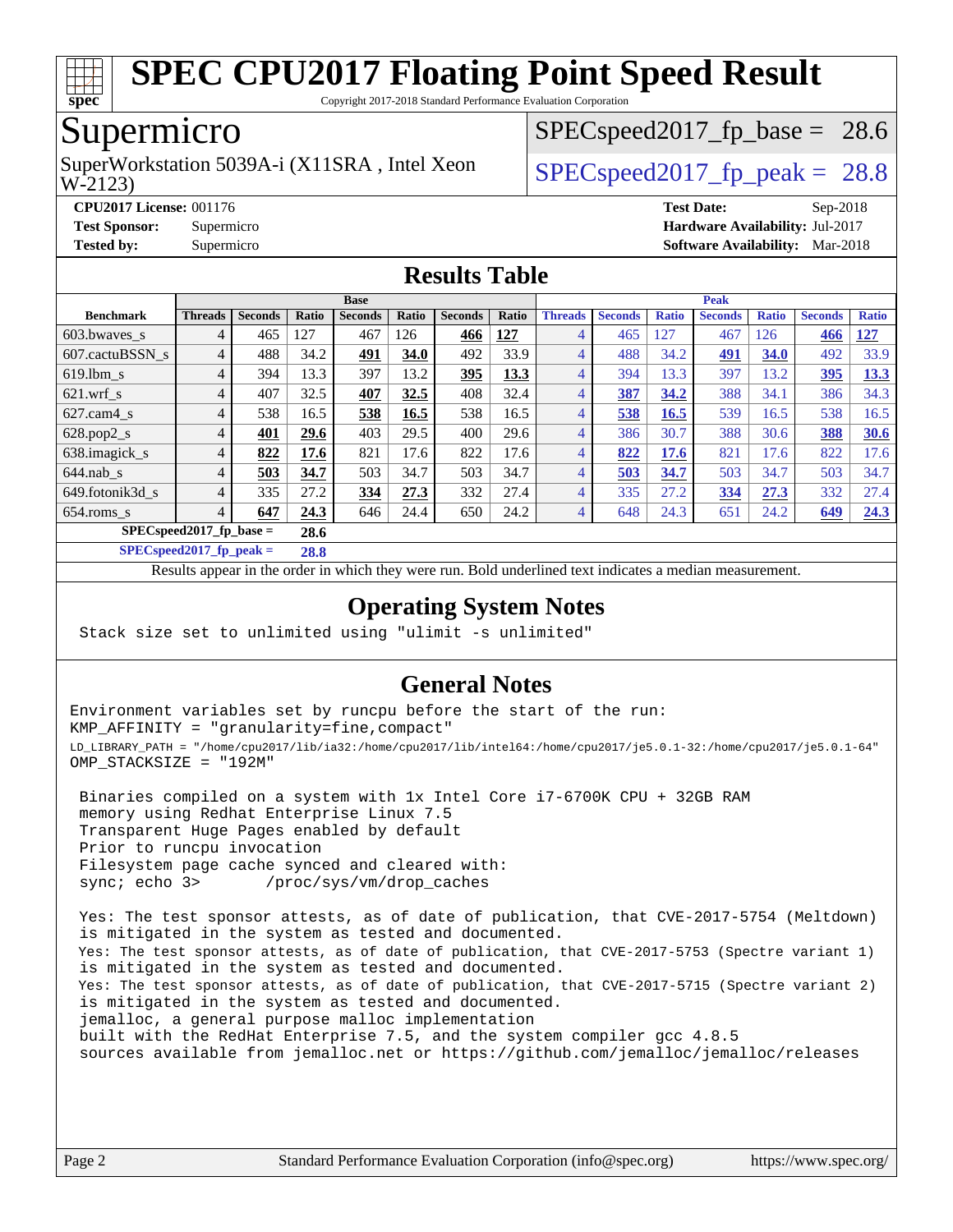

Copyright 2017-2018 Standard Performance Evaluation Corporation

### Supermicro

W-2123) SuperWorkstation 5039A-i (X11SRA, Intel Xeon  $\big|$  [SPECspeed2017\\_fp\\_peak =](http://www.spec.org/auto/cpu2017/Docs/result-fields.html#SPECspeed2017fppeak) 28.8

 $SPECspeed2017<sub>fp</sub> base = 28.6$ 

**[CPU2017 License:](http://www.spec.org/auto/cpu2017/Docs/result-fields.html#CPU2017License)** 001176 **[Test Date:](http://www.spec.org/auto/cpu2017/Docs/result-fields.html#TestDate)** Sep-2018 **[Test Sponsor:](http://www.spec.org/auto/cpu2017/Docs/result-fields.html#TestSponsor)** Supermicro **[Hardware Availability:](http://www.spec.org/auto/cpu2017/Docs/result-fields.html#HardwareAvailability)** Jul-2017 **[Tested by:](http://www.spec.org/auto/cpu2017/Docs/result-fields.html#Testedby)** Supermicro **[Software Availability:](http://www.spec.org/auto/cpu2017/Docs/result-fields.html#SoftwareAvailability)** Mar-2018

### **[Platform Notes](http://www.spec.org/auto/cpu2017/Docs/result-fields.html#PlatformNotes)**

Page 3 Standard Performance Evaluation Corporation [\(info@spec.org\)](mailto:info@spec.org) <https://www.spec.org/> BIOS Settings: Hyper-Threading [ALL] = Disable Sysinfo program /home/cpu2017/bin/sysinfo Rev: r5974 of 2018-05-19 9bcde8f2999c33d61f64985e45859ea9 running on linux-k7zv Tue Sep 25 16:08:51 2018 SUT (System Under Test) info as seen by some common utilities. For more information on this section, see <https://www.spec.org/cpu2017/Docs/config.html#sysinfo> From /proc/cpuinfo model name : Intel(R) Xeon(R) W-2123 CPU @ 3.60GHz 1 "physical id"s (chips) 4 "processors" cores, siblings (Caution: counting these is hw and system dependent. The following excerpts from /proc/cpuinfo might not be reliable. Use with caution.) cpu cores : 4 siblings : 4 physical 0: cores 0 1 4 5 From lscpu: Architecture: x86\_64 CPU op-mode(s): 32-bit, 64-bit Byte Order: Little Endian  $CPU(s):$  4 On-line CPU(s) list: 0-3 Thread(s) per core: 1 Core(s) per socket: 4 Socket(s): 1 NUMA node(s): 1 Vendor ID: GenuineIntel CPU family: 6 Model: 85 Model name: Intel(R) Xeon(R) W-2123 CPU @ 3.60GHz Stepping: 4 CPU MHz: 1700.000 CPU max MHz: 3601.0000 CPU min MHz: 1200.0000 BogoMIPS: 7199.55 Virtualization: VT-x L1d cache: 32K L1i cache: 32K L2 cache: 1024K L3 cache: 8448K NUMA node0 CPU(s): 0-3 Flags: fpu vme de pse tsc msr pae mce cx8 apic sep mtrr pge mca cmov pat pse36 clflush dts acpi mmx fxsr sse sse2 ss ht tm pbe syscall nx pdpe1gb rdtscp **(Continued on next page)**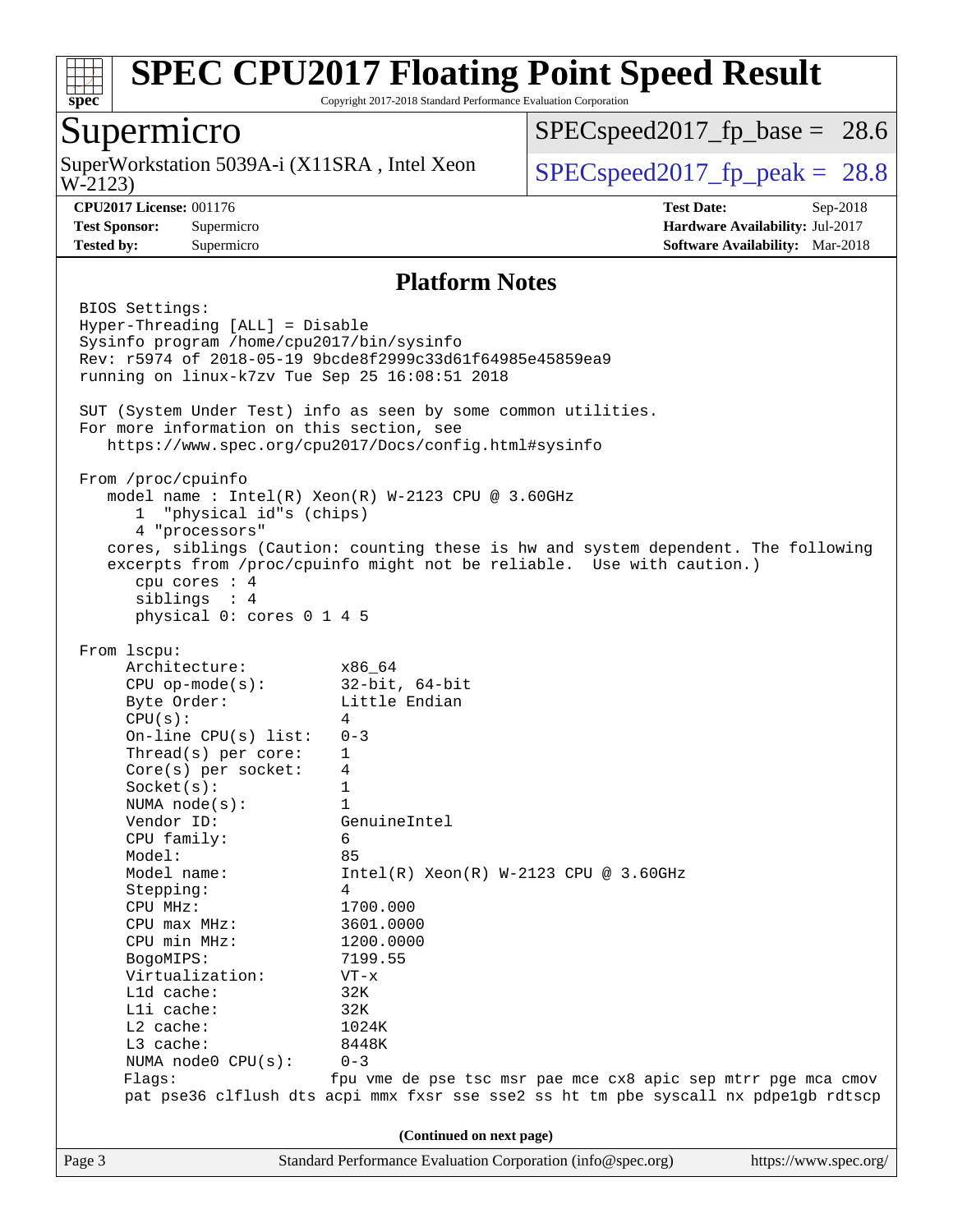

Copyright 2017-2018 Standard Performance Evaluation Corporation

### Supermicro

W-2123) SuperWorkstation 5039A-i (X11SRA, Intel Xeon  $\vert$  SPECspeed2017 fp\_peak = 28.8

 $SPECspeed2017<sub>fp</sub> base = 28.6$ 

**[Tested by:](http://www.spec.org/auto/cpu2017/Docs/result-fields.html#Testedby)** Supermicro **[Software Availability:](http://www.spec.org/auto/cpu2017/Docs/result-fields.html#SoftwareAvailability)** Mar-2018

**[CPU2017 License:](http://www.spec.org/auto/cpu2017/Docs/result-fields.html#CPU2017License)** 001176 **[Test Date:](http://www.spec.org/auto/cpu2017/Docs/result-fields.html#TestDate)** Sep-2018 **[Test Sponsor:](http://www.spec.org/auto/cpu2017/Docs/result-fields.html#TestSponsor)** Supermicro **[Hardware Availability:](http://www.spec.org/auto/cpu2017/Docs/result-fields.html#HardwareAvailability)** Jul-2017

#### **[Platform Notes \(Continued\)](http://www.spec.org/auto/cpu2017/Docs/result-fields.html#PlatformNotes)**

 lm constant\_tsc art arch\_perfmon pebs bts rep\_good nopl xtopology nonstop\_tsc aperfmperf eagerfpu pni pclmulqdq dtes64 monitor ds\_cpl vmx smx est tm2 ssse3 sdbg fma cx16 xtpr pdcm pcid dca sse4\_1 sse4\_2 x2apic movbe popcnt tsc\_deadline\_timer aes xsave avx f16c rdrand lahf\_lm abm 3dnowprefetch ida arat epb invpcid\_single pln pts dtherm intel\_pt rsb\_ctxsw spec\_ctrl retpoline kaiser tpr\_shadow vnmi flexpriority ept vpid fsgsbase tsc\_adjust bmi1 hle avx2 smep bmi2 erms invpcid rtm cqm mpx avx512f avx512dq rdseed adx smap clflushopt clwb avx512cd avx512bw avx512vl xsaveopt xsavec xgetbv1 cqm\_llc cqm\_occup\_llc /proc/cpuinfo cache data cache size : 8448 KB From numactl --hardware WARNING: a numactl 'node' might or might not correspond to a physical chip. available: 1 nodes (0) node 0 cpus: 0 1 2 3 node 0 size: 64121 MB node 0 free: 56604 MB node distances: node 0 0: 10 From /proc/meminfo MemTotal: 65659944 kB HugePages\_Total: 0 Hugepagesize: 2048 kB From /etc/\*release\* /etc/\*version\* SuSE-release: SUSE Linux Enterprise Server 12 (x86\_64) VERSION = 12 PATCHLEVEL = 3 # This file is deprecated and will be removed in a future service pack or release. # Please check /etc/os-release for details about this release. os-release: NAME="SLES" VERSION="12-SP3" VERSION\_ID="12.3" PRETTY\_NAME="SUSE Linux Enterprise Server 12 SP3" ID="sles" ANSI\_COLOR="0;32" CPE\_NAME="cpe:/o:suse:sles:12:sp3" uname -a: Linux linux-k7zv 4.4.114-94.11-default #1 SMP Thu Feb 1 19:28:26 UTC 2018 (4309ff9) x86\_64 x86\_64 x86\_64 GNU/Linux

**(Continued on next page)**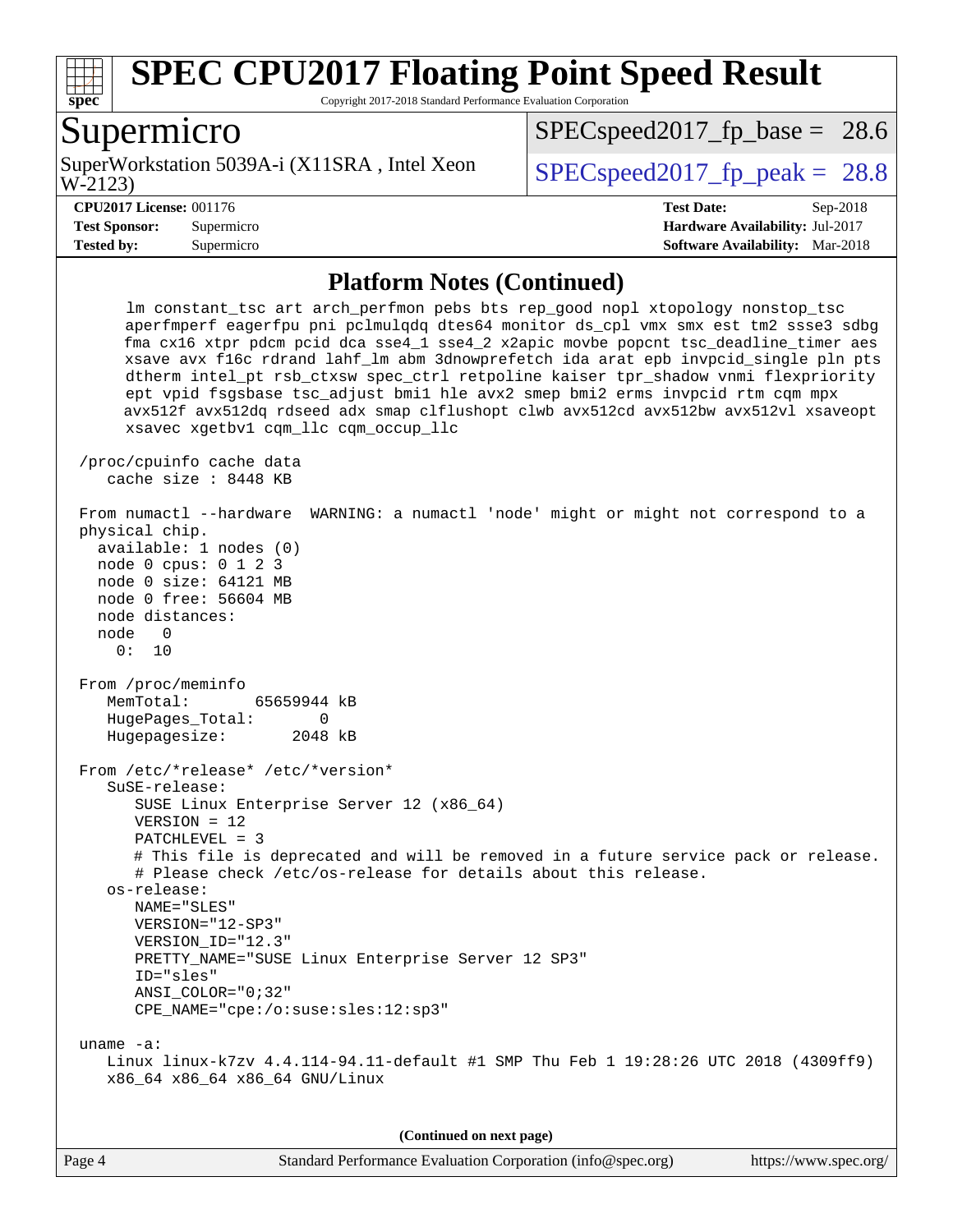

Copyright 2017-2018 Standard Performance Evaluation Corporation

## Supermicro

W-2123) SuperWorkstation 5039A-i (X11SRA, Intel Xeon  $\big|$  [SPECspeed2017\\_fp\\_peak =](http://www.spec.org/auto/cpu2017/Docs/result-fields.html#SPECspeed2017fppeak) 28.8

 $SPECspeed2017<sub>fp</sub> base = 28.6$ 

**[CPU2017 License:](http://www.spec.org/auto/cpu2017/Docs/result-fields.html#CPU2017License)** 001176 **[Test Date:](http://www.spec.org/auto/cpu2017/Docs/result-fields.html#TestDate)** Sep-2018 **[Test Sponsor:](http://www.spec.org/auto/cpu2017/Docs/result-fields.html#TestSponsor)** Supermicro **[Hardware Availability:](http://www.spec.org/auto/cpu2017/Docs/result-fields.html#HardwareAvailability)** Jul-2017 **[Tested by:](http://www.spec.org/auto/cpu2017/Docs/result-fields.html#Testedby)** Supermicro **[Software Availability:](http://www.spec.org/auto/cpu2017/Docs/result-fields.html#SoftwareAvailability)** Mar-2018

#### **[Platform Notes \(Continued\)](http://www.spec.org/auto/cpu2017/Docs/result-fields.html#PlatformNotes)**

Kernel self-reported vulnerability status:

 CVE-2017-5754 (Meltdown): Mitigation: PTI CVE-2017-5753 (Spectre variant 1): Mitigation: Barriers CVE-2017-5715 (Spectre variant 2): Mitigation: IBRS+IBPB

run-level 3 Sep 25 10:12

 SPEC is set to: /home/cpu2017 Filesystem Type Size Used Avail Use% Mounted on /dev/sda4 xfs 145G 23G 122G 16% /home

 Additional information from dmidecode follows. WARNING: Use caution when you interpret this section. The 'dmidecode' program reads system data which is "intended to allow hardware to be accurately determined", but the intent may not be met, as there are frequent changes to hardware, firmware, and the "DMTF SMBIOS" standard. BIOS American Megatrends Inc. 1.2 08/23/2018 Memory: 4x Micron 18ADF2G72AZ-2G6H1R 16 GB 2 rank 2666 4x NO DIMM NO DIMM

(End of data from sysinfo program)

#### **[Compiler Version Notes](http://www.spec.org/auto/cpu2017/Docs/result-fields.html#CompilerVersionNotes)**

| 619.1bm_s(base) 638.imagick_s(base, peak) 644.nab_s(base, peak)<br>CC                        |                          |
|----------------------------------------------------------------------------------------------|--------------------------|
| icc (ICC) 18.0.2 20180210                                                                    |                          |
| Copyright (C) 1985-2018 Intel Corporation. All rights reserved.                              |                          |
|                                                                                              |                          |
| $CC$ 619.1bm $s$ (peak)                                                                      |                          |
|                                                                                              |                          |
| icc (ICC) 18.0.2 20180210<br>Copyright (C) 1985-2018 Intel Corporation. All rights reserved. |                          |
|                                                                                              |                          |
| FC 607.cactuBSSN s(base, peak)                                                               |                          |
| icpc (ICC) 18.0.2 20180210                                                                   |                          |
| Copyright (C) 1985-2018 Intel Corporation. All rights reserved.<br>icc (ICC) 18.0.2 20180210 |                          |
| Copyright (C) 1985-2018 Intel Corporation. All rights reserved.                              |                          |
|                                                                                              | (Continued on next page) |
|                                                                                              |                          |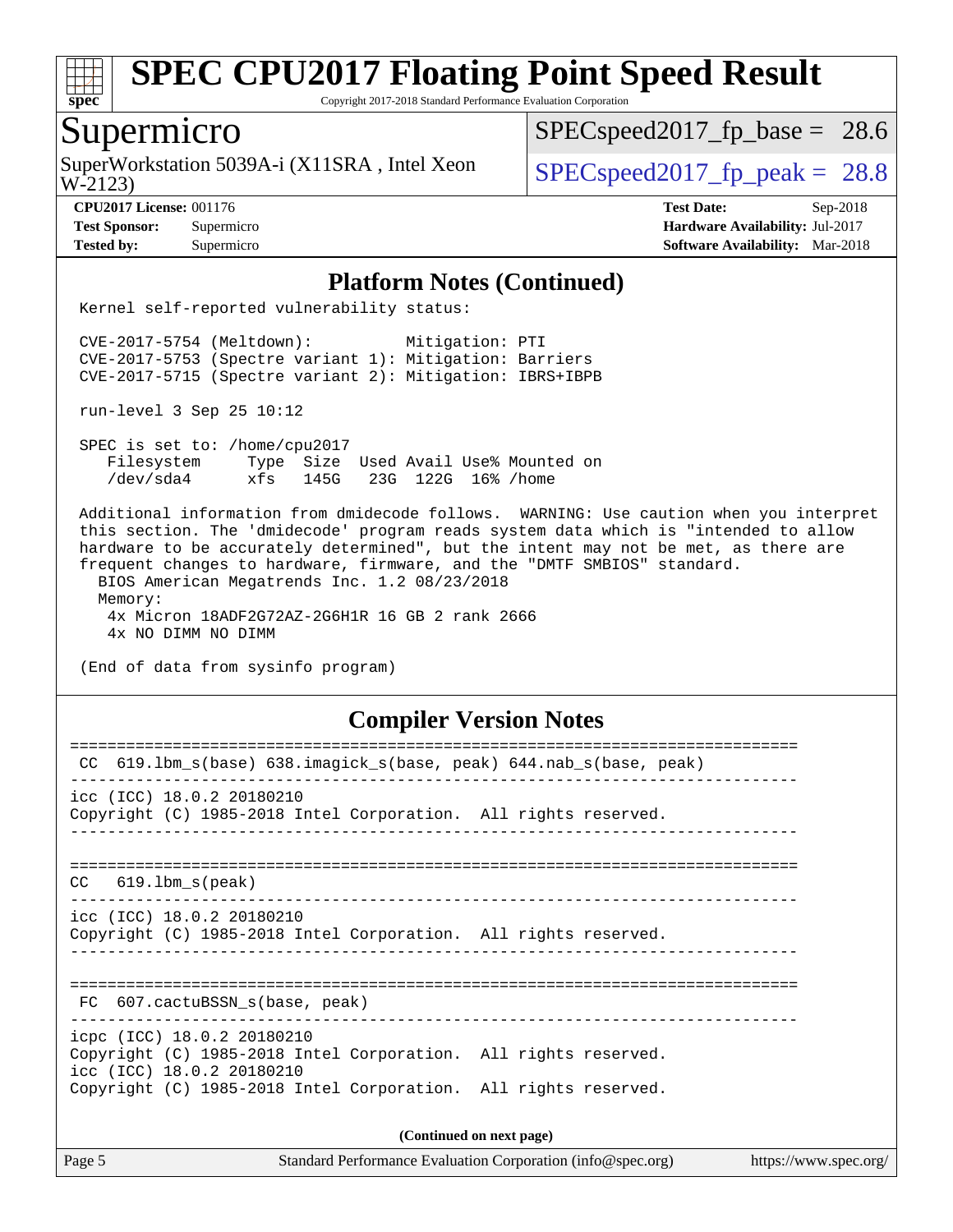

Copyright 2017-2018 Standard Performance Evaluation Corporation

### Supermicro

W-2123) SuperWorkstation 5039A-i (X11SRA, Intel Xeon  $\big|$  [SPECspeed2017\\_fp\\_peak =](http://www.spec.org/auto/cpu2017/Docs/result-fields.html#SPECspeed2017fppeak) 28.8

[SPECspeed2017\\_fp\\_base =](http://www.spec.org/auto/cpu2017/Docs/result-fields.html#SPECspeed2017fpbase) 28.6

**[CPU2017 License:](http://www.spec.org/auto/cpu2017/Docs/result-fields.html#CPU2017License)** 001176 **[Test Date:](http://www.spec.org/auto/cpu2017/Docs/result-fields.html#TestDate)** Sep-2018 **[Test Sponsor:](http://www.spec.org/auto/cpu2017/Docs/result-fields.html#TestSponsor)** Supermicro **[Hardware Availability:](http://www.spec.org/auto/cpu2017/Docs/result-fields.html#HardwareAvailability)** Jul-2017 **[Tested by:](http://www.spec.org/auto/cpu2017/Docs/result-fields.html#Testedby)** Supermicro **[Software Availability:](http://www.spec.org/auto/cpu2017/Docs/result-fields.html#SoftwareAvailability)** Mar-2018

### **[Compiler Version Notes \(Continued\)](http://www.spec.org/auto/cpu2017/Docs/result-fields.html#CompilerVersionNotes)**

| ifort (IFORT) 18.0.2 20180210<br>Copyright (C) 1985-2018 Intel Corporation. All rights reserved.                                                                                                 |  |
|--------------------------------------------------------------------------------------------------------------------------------------------------------------------------------------------------|--|
| FC 603.bwaves_s(base) 649.fotonik3d_s(base) 654.roms_s(base, peak)                                                                                                                               |  |
| ifort (IFORT) 18.0.2 20180210<br>Copyright (C) 1985-2018 Intel Corporation. All rights reserved.                                                                                                 |  |
| $603.bwaves$ s(peak) $649.fotonik3d$ s(peak)<br>FC                                                                                                                                               |  |
| ifort (IFORT) 18.0.2 20180210<br>Copyright (C) 1985-2018 Intel Corporation. All rights reserved.                                                                                                 |  |
| CC 621.wrf_s(base) 627.cam4_s(base, peak) 628.pop2_s(base)                                                                                                                                       |  |
| ifort (IFORT) 18.0.2 20180210<br>Copyright (C) 1985-2018 Intel Corporation. All rights reserved.<br>icc (ICC) 18.0.2 20180210                                                                    |  |
| Copyright (C) 1985-2018 Intel Corporation. All rights reserved.                                                                                                                                  |  |
| $CC$ 621.wrf $s$ (peak) 628.pop2 $s$ (peak)                                                                                                                                                      |  |
| ifort (IFORT) 18.0.2 20180210<br>Copyright (C) 1985-2018 Intel Corporation. All rights reserved.<br>icc (ICC) 18.0.2 20180210<br>Copyright (C) 1985-2018 Intel Corporation. All rights reserved. |  |
| ----------------                                                                                                                                                                                 |  |

## **[Base Compiler Invocation](http://www.spec.org/auto/cpu2017/Docs/result-fields.html#BaseCompilerInvocation)**

[C benchmarks](http://www.spec.org/auto/cpu2017/Docs/result-fields.html#Cbenchmarks): [icc -m64 -std=c11](http://www.spec.org/cpu2017/results/res2018q4/cpu2017-20181002-09051.flags.html#user_CCbase_intel_icc_64bit_c11_33ee0cdaae7deeeab2a9725423ba97205ce30f63b9926c2519791662299b76a0318f32ddfffdc46587804de3178b4f9328c46fa7c2b0cd779d7a61945c91cd35)

[Fortran benchmarks](http://www.spec.org/auto/cpu2017/Docs/result-fields.html#Fortranbenchmarks): [ifort -m64](http://www.spec.org/cpu2017/results/res2018q4/cpu2017-20181002-09051.flags.html#user_FCbase_intel_ifort_64bit_24f2bb282fbaeffd6157abe4f878425411749daecae9a33200eee2bee2fe76f3b89351d69a8130dd5949958ce389cf37ff59a95e7a40d588e8d3a57e0c3fd751)

[Benchmarks using both Fortran and C](http://www.spec.org/auto/cpu2017/Docs/result-fields.html#BenchmarksusingbothFortranandC): [ifort -m64](http://www.spec.org/cpu2017/results/res2018q4/cpu2017-20181002-09051.flags.html#user_CC_FCbase_intel_ifort_64bit_24f2bb282fbaeffd6157abe4f878425411749daecae9a33200eee2bee2fe76f3b89351d69a8130dd5949958ce389cf37ff59a95e7a40d588e8d3a57e0c3fd751) [icc -m64 -std=c11](http://www.spec.org/cpu2017/results/res2018q4/cpu2017-20181002-09051.flags.html#user_CC_FCbase_intel_icc_64bit_c11_33ee0cdaae7deeeab2a9725423ba97205ce30f63b9926c2519791662299b76a0318f32ddfffdc46587804de3178b4f9328c46fa7c2b0cd779d7a61945c91cd35)

**(Continued on next page)**

Page 6 Standard Performance Evaluation Corporation [\(info@spec.org\)](mailto:info@spec.org) <https://www.spec.org/>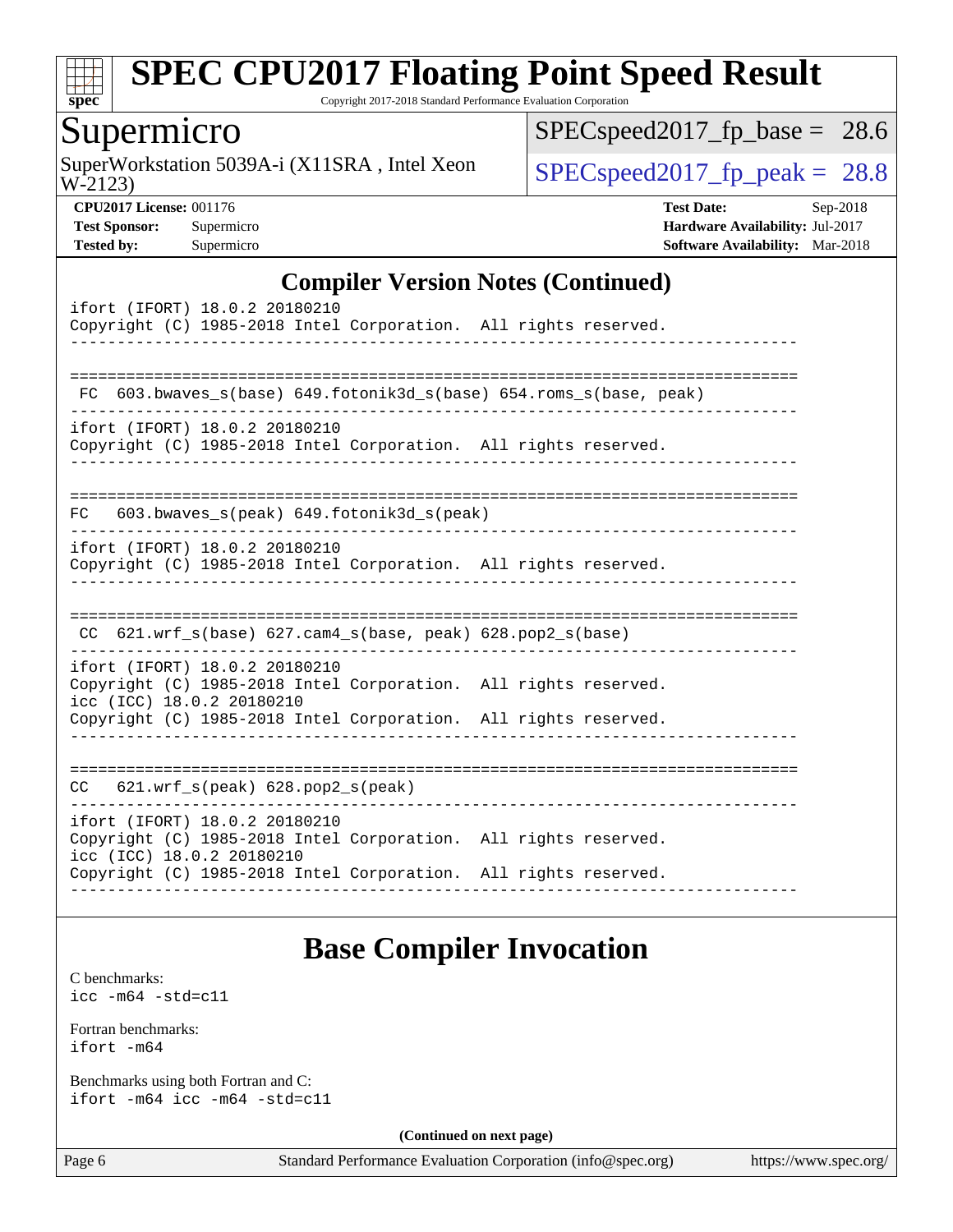

Copyright 2017-2018 Standard Performance Evaluation Corporation

### Supermicro

W-2123) SuperWorkstation 5039A-i (X11SRA, Intel Xeon  $\vert$  SPECspeed2017 fp\_peak = 28.8

 $SPECspeed2017<sub>fp</sub> base = 28.6$ 

**[CPU2017 License:](http://www.spec.org/auto/cpu2017/Docs/result-fields.html#CPU2017License)** 001176 **[Test Date:](http://www.spec.org/auto/cpu2017/Docs/result-fields.html#TestDate)** Sep-2018 **[Test Sponsor:](http://www.spec.org/auto/cpu2017/Docs/result-fields.html#TestSponsor)** Supermicro **[Hardware Availability:](http://www.spec.org/auto/cpu2017/Docs/result-fields.html#HardwareAvailability)** Jul-2017 **[Tested by:](http://www.spec.org/auto/cpu2017/Docs/result-fields.html#Testedby)** Supermicro **[Software Availability:](http://www.spec.org/auto/cpu2017/Docs/result-fields.html#SoftwareAvailability)** Mar-2018

## **[Base Compiler Invocation \(Continued\)](http://www.spec.org/auto/cpu2017/Docs/result-fields.html#BaseCompilerInvocation)**

[Benchmarks using Fortran, C, and C++:](http://www.spec.org/auto/cpu2017/Docs/result-fields.html#BenchmarksusingFortranCandCXX) [icpc -m64](http://www.spec.org/cpu2017/results/res2018q4/cpu2017-20181002-09051.flags.html#user_CC_CXX_FCbase_intel_icpc_64bit_4ecb2543ae3f1412ef961e0650ca070fec7b7afdcd6ed48761b84423119d1bf6bdf5cad15b44d48e7256388bc77273b966e5eb805aefd121eb22e9299b2ec9d9) [icc -m64 -std=c11](http://www.spec.org/cpu2017/results/res2018q4/cpu2017-20181002-09051.flags.html#user_CC_CXX_FCbase_intel_icc_64bit_c11_33ee0cdaae7deeeab2a9725423ba97205ce30f63b9926c2519791662299b76a0318f32ddfffdc46587804de3178b4f9328c46fa7c2b0cd779d7a61945c91cd35) [ifort -m64](http://www.spec.org/cpu2017/results/res2018q4/cpu2017-20181002-09051.flags.html#user_CC_CXX_FCbase_intel_ifort_64bit_24f2bb282fbaeffd6157abe4f878425411749daecae9a33200eee2bee2fe76f3b89351d69a8130dd5949958ce389cf37ff59a95e7a40d588e8d3a57e0c3fd751)

## **[Base Portability Flags](http://www.spec.org/auto/cpu2017/Docs/result-fields.html#BasePortabilityFlags)**

 603.bwaves\_s: [-DSPEC\\_LP64](http://www.spec.org/cpu2017/results/res2018q4/cpu2017-20181002-09051.flags.html#suite_basePORTABILITY603_bwaves_s_DSPEC_LP64) 607.cactuBSSN\_s: [-DSPEC\\_LP64](http://www.spec.org/cpu2017/results/res2018q4/cpu2017-20181002-09051.flags.html#suite_basePORTABILITY607_cactuBSSN_s_DSPEC_LP64) 619.lbm\_s: [-DSPEC\\_LP64](http://www.spec.org/cpu2017/results/res2018q4/cpu2017-20181002-09051.flags.html#suite_basePORTABILITY619_lbm_s_DSPEC_LP64) 621.wrf\_s: [-DSPEC\\_LP64](http://www.spec.org/cpu2017/results/res2018q4/cpu2017-20181002-09051.flags.html#suite_basePORTABILITY621_wrf_s_DSPEC_LP64) [-DSPEC\\_CASE\\_FLAG](http://www.spec.org/cpu2017/results/res2018q4/cpu2017-20181002-09051.flags.html#b621.wrf_s_baseCPORTABILITY_DSPEC_CASE_FLAG) [-convert big\\_endian](http://www.spec.org/cpu2017/results/res2018q4/cpu2017-20181002-09051.flags.html#user_baseFPORTABILITY621_wrf_s_convert_big_endian_c3194028bc08c63ac5d04de18c48ce6d347e4e562e8892b8bdbdc0214820426deb8554edfa529a3fb25a586e65a3d812c835984020483e7e73212c4d31a38223) 627.cam4\_s: [-DSPEC\\_LP64](http://www.spec.org/cpu2017/results/res2018q4/cpu2017-20181002-09051.flags.html#suite_basePORTABILITY627_cam4_s_DSPEC_LP64) [-DSPEC\\_CASE\\_FLAG](http://www.spec.org/cpu2017/results/res2018q4/cpu2017-20181002-09051.flags.html#b627.cam4_s_baseCPORTABILITY_DSPEC_CASE_FLAG) 628.pop2\_s: [-DSPEC\\_LP64](http://www.spec.org/cpu2017/results/res2018q4/cpu2017-20181002-09051.flags.html#suite_basePORTABILITY628_pop2_s_DSPEC_LP64) [-DSPEC\\_CASE\\_FLAG](http://www.spec.org/cpu2017/results/res2018q4/cpu2017-20181002-09051.flags.html#b628.pop2_s_baseCPORTABILITY_DSPEC_CASE_FLAG) [-convert big\\_endian](http://www.spec.org/cpu2017/results/res2018q4/cpu2017-20181002-09051.flags.html#user_baseFPORTABILITY628_pop2_s_convert_big_endian_c3194028bc08c63ac5d04de18c48ce6d347e4e562e8892b8bdbdc0214820426deb8554edfa529a3fb25a586e65a3d812c835984020483e7e73212c4d31a38223) [-assume byterecl](http://www.spec.org/cpu2017/results/res2018q4/cpu2017-20181002-09051.flags.html#user_baseFPORTABILITY628_pop2_s_assume_byterecl_7e47d18b9513cf18525430bbf0f2177aa9bf368bc7a059c09b2c06a34b53bd3447c950d3f8d6c70e3faf3a05c8557d66a5798b567902e8849adc142926523472) 638.imagick\_s: [-DSPEC\\_LP64](http://www.spec.org/cpu2017/results/res2018q4/cpu2017-20181002-09051.flags.html#suite_basePORTABILITY638_imagick_s_DSPEC_LP64) 644.nab\_s: [-DSPEC\\_LP64](http://www.spec.org/cpu2017/results/res2018q4/cpu2017-20181002-09051.flags.html#suite_basePORTABILITY644_nab_s_DSPEC_LP64) 649.fotonik3d\_s: [-DSPEC\\_LP64](http://www.spec.org/cpu2017/results/res2018q4/cpu2017-20181002-09051.flags.html#suite_basePORTABILITY649_fotonik3d_s_DSPEC_LP64) 654.roms\_s: [-DSPEC\\_LP64](http://www.spec.org/cpu2017/results/res2018q4/cpu2017-20181002-09051.flags.html#suite_basePORTABILITY654_roms_s_DSPEC_LP64)

## **[Base Optimization Flags](http://www.spec.org/auto/cpu2017/Docs/result-fields.html#BaseOptimizationFlags)**

#### [C benchmarks](http://www.spec.org/auto/cpu2017/Docs/result-fields.html#Cbenchmarks):

[-Wl,-z,muldefs](http://www.spec.org/cpu2017/results/res2018q4/cpu2017-20181002-09051.flags.html#user_CCbase_link_force_multiple1_b4cbdb97b34bdee9ceefcfe54f4c8ea74255f0b02a4b23e853cdb0e18eb4525ac79b5a88067c842dd0ee6996c24547a27a4b99331201badda8798ef8a743f577) [-xCORE-AVX512](http://www.spec.org/cpu2017/results/res2018q4/cpu2017-20181002-09051.flags.html#user_CCbase_f-xCORE-AVX512) [-ipo](http://www.spec.org/cpu2017/results/res2018q4/cpu2017-20181002-09051.flags.html#user_CCbase_f-ipo) [-O3](http://www.spec.org/cpu2017/results/res2018q4/cpu2017-20181002-09051.flags.html#user_CCbase_f-O3) [-no-prec-div](http://www.spec.org/cpu2017/results/res2018q4/cpu2017-20181002-09051.flags.html#user_CCbase_f-no-prec-div) [-qopt-prefetch](http://www.spec.org/cpu2017/results/res2018q4/cpu2017-20181002-09051.flags.html#user_CCbase_f-qopt-prefetch) [-ffinite-math-only](http://www.spec.org/cpu2017/results/res2018q4/cpu2017-20181002-09051.flags.html#user_CCbase_f_finite_math_only_cb91587bd2077682c4b38af759c288ed7c732db004271a9512da14a4f8007909a5f1427ecbf1a0fb78ff2a814402c6114ac565ca162485bbcae155b5e4258871) [-qopt-mem-layout-trans=3](http://www.spec.org/cpu2017/results/res2018q4/cpu2017-20181002-09051.flags.html#user_CCbase_f-qopt-mem-layout-trans_de80db37974c74b1f0e20d883f0b675c88c3b01e9d123adea9b28688d64333345fb62bc4a798493513fdb68f60282f9a726aa07f478b2f7113531aecce732043) [-qopenmp](http://www.spec.org/cpu2017/results/res2018q4/cpu2017-20181002-09051.flags.html#user_CCbase_qopenmp_16be0c44f24f464004c6784a7acb94aca937f053568ce72f94b139a11c7c168634a55f6653758ddd83bcf7b8463e8028bb0b48b77bcddc6b78d5d95bb1df2967) [-DSPEC\\_OPENMP](http://www.spec.org/cpu2017/results/res2018q4/cpu2017-20181002-09051.flags.html#suite_CCbase_DSPEC_OPENMP) [-L/usr/local/je5.0.1-64/lib](http://www.spec.org/cpu2017/results/res2018q4/cpu2017-20181002-09051.flags.html#user_CCbase_jemalloc_link_path64_4b10a636b7bce113509b17f3bd0d6226c5fb2346b9178c2d0232c14f04ab830f976640479e5c33dc2bcbbdad86ecfb6634cbbd4418746f06f368b512fced5394) [-ljemalloc](http://www.spec.org/cpu2017/results/res2018q4/cpu2017-20181002-09051.flags.html#user_CCbase_jemalloc_link_lib_d1249b907c500fa1c0672f44f562e3d0f79738ae9e3c4a9c376d49f265a04b9c99b167ecedbf6711b3085be911c67ff61f150a17b3472be731631ba4d0471706)

#### [Fortran benchmarks](http://www.spec.org/auto/cpu2017/Docs/result-fields.html#Fortranbenchmarks):

[-Wl,-z,muldefs](http://www.spec.org/cpu2017/results/res2018q4/cpu2017-20181002-09051.flags.html#user_FCbase_link_force_multiple1_b4cbdb97b34bdee9ceefcfe54f4c8ea74255f0b02a4b23e853cdb0e18eb4525ac79b5a88067c842dd0ee6996c24547a27a4b99331201badda8798ef8a743f577) -DSPEC OPENMP [-xCORE-AVX512](http://www.spec.org/cpu2017/results/res2018q4/cpu2017-20181002-09051.flags.html#user_FCbase_f-xCORE-AVX512) [-ipo](http://www.spec.org/cpu2017/results/res2018q4/cpu2017-20181002-09051.flags.html#user_FCbase_f-ipo) [-O3](http://www.spec.org/cpu2017/results/res2018q4/cpu2017-20181002-09051.flags.html#user_FCbase_f-O3) [-no-prec-div](http://www.spec.org/cpu2017/results/res2018q4/cpu2017-20181002-09051.flags.html#user_FCbase_f-no-prec-div) [-qopt-prefetch](http://www.spec.org/cpu2017/results/res2018q4/cpu2017-20181002-09051.flags.html#user_FCbase_f-qopt-prefetch) [-ffinite-math-only](http://www.spec.org/cpu2017/results/res2018q4/cpu2017-20181002-09051.flags.html#user_FCbase_f_finite_math_only_cb91587bd2077682c4b38af759c288ed7c732db004271a9512da14a4f8007909a5f1427ecbf1a0fb78ff2a814402c6114ac565ca162485bbcae155b5e4258871) [-qopt-mem-layout-trans=3](http://www.spec.org/cpu2017/results/res2018q4/cpu2017-20181002-09051.flags.html#user_FCbase_f-qopt-mem-layout-trans_de80db37974c74b1f0e20d883f0b675c88c3b01e9d123adea9b28688d64333345fb62bc4a798493513fdb68f60282f9a726aa07f478b2f7113531aecce732043) [-qopenmp](http://www.spec.org/cpu2017/results/res2018q4/cpu2017-20181002-09051.flags.html#user_FCbase_qopenmp_16be0c44f24f464004c6784a7acb94aca937f053568ce72f94b139a11c7c168634a55f6653758ddd83bcf7b8463e8028bb0b48b77bcddc6b78d5d95bb1df2967) [-nostandard-realloc-lhs](http://www.spec.org/cpu2017/results/res2018q4/cpu2017-20181002-09051.flags.html#user_FCbase_f_2003_std_realloc_82b4557e90729c0f113870c07e44d33d6f5a304b4f63d4c15d2d0f1fab99f5daaed73bdb9275d9ae411527f28b936061aa8b9c8f2d63842963b95c9dd6426b8a) [-L/usr/local/je5.0.1-64/lib](http://www.spec.org/cpu2017/results/res2018q4/cpu2017-20181002-09051.flags.html#user_FCbase_jemalloc_link_path64_4b10a636b7bce113509b17f3bd0d6226c5fb2346b9178c2d0232c14f04ab830f976640479e5c33dc2bcbbdad86ecfb6634cbbd4418746f06f368b512fced5394) [-ljemalloc](http://www.spec.org/cpu2017/results/res2018q4/cpu2017-20181002-09051.flags.html#user_FCbase_jemalloc_link_lib_d1249b907c500fa1c0672f44f562e3d0f79738ae9e3c4a9c376d49f265a04b9c99b167ecedbf6711b3085be911c67ff61f150a17b3472be731631ba4d0471706)

#### [Benchmarks using both Fortran and C](http://www.spec.org/auto/cpu2017/Docs/result-fields.html#BenchmarksusingbothFortranandC):

[-Wl,-z,muldefs](http://www.spec.org/cpu2017/results/res2018q4/cpu2017-20181002-09051.flags.html#user_CC_FCbase_link_force_multiple1_b4cbdb97b34bdee9ceefcfe54f4c8ea74255f0b02a4b23e853cdb0e18eb4525ac79b5a88067c842dd0ee6996c24547a27a4b99331201badda8798ef8a743f577) [-xCORE-AVX512](http://www.spec.org/cpu2017/results/res2018q4/cpu2017-20181002-09051.flags.html#user_CC_FCbase_f-xCORE-AVX512) [-ipo](http://www.spec.org/cpu2017/results/res2018q4/cpu2017-20181002-09051.flags.html#user_CC_FCbase_f-ipo) [-O3](http://www.spec.org/cpu2017/results/res2018q4/cpu2017-20181002-09051.flags.html#user_CC_FCbase_f-O3) [-no-prec-div](http://www.spec.org/cpu2017/results/res2018q4/cpu2017-20181002-09051.flags.html#user_CC_FCbase_f-no-prec-div) [-qopt-prefetch](http://www.spec.org/cpu2017/results/res2018q4/cpu2017-20181002-09051.flags.html#user_CC_FCbase_f-qopt-prefetch) [-ffinite-math-only](http://www.spec.org/cpu2017/results/res2018q4/cpu2017-20181002-09051.flags.html#user_CC_FCbase_f_finite_math_only_cb91587bd2077682c4b38af759c288ed7c732db004271a9512da14a4f8007909a5f1427ecbf1a0fb78ff2a814402c6114ac565ca162485bbcae155b5e4258871) [-qopt-mem-layout-trans=3](http://www.spec.org/cpu2017/results/res2018q4/cpu2017-20181002-09051.flags.html#user_CC_FCbase_f-qopt-mem-layout-trans_de80db37974c74b1f0e20d883f0b675c88c3b01e9d123adea9b28688d64333345fb62bc4a798493513fdb68f60282f9a726aa07f478b2f7113531aecce732043) [-qopenmp](http://www.spec.org/cpu2017/results/res2018q4/cpu2017-20181002-09051.flags.html#user_CC_FCbase_qopenmp_16be0c44f24f464004c6784a7acb94aca937f053568ce72f94b139a11c7c168634a55f6653758ddd83bcf7b8463e8028bb0b48b77bcddc6b78d5d95bb1df2967) [-DSPEC\\_OPENMP](http://www.spec.org/cpu2017/results/res2018q4/cpu2017-20181002-09051.flags.html#suite_CC_FCbase_DSPEC_OPENMP) [-nostandard-realloc-lhs](http://www.spec.org/cpu2017/results/res2018q4/cpu2017-20181002-09051.flags.html#user_CC_FCbase_f_2003_std_realloc_82b4557e90729c0f113870c07e44d33d6f5a304b4f63d4c15d2d0f1fab99f5daaed73bdb9275d9ae411527f28b936061aa8b9c8f2d63842963b95c9dd6426b8a) [-L/usr/local/je5.0.1-64/lib](http://www.spec.org/cpu2017/results/res2018q4/cpu2017-20181002-09051.flags.html#user_CC_FCbase_jemalloc_link_path64_4b10a636b7bce113509b17f3bd0d6226c5fb2346b9178c2d0232c14f04ab830f976640479e5c33dc2bcbbdad86ecfb6634cbbd4418746f06f368b512fced5394) [-ljemalloc](http://www.spec.org/cpu2017/results/res2018q4/cpu2017-20181002-09051.flags.html#user_CC_FCbase_jemalloc_link_lib_d1249b907c500fa1c0672f44f562e3d0f79738ae9e3c4a9c376d49f265a04b9c99b167ecedbf6711b3085be911c67ff61f150a17b3472be731631ba4d0471706)

#### [Benchmarks using Fortran, C, and C++:](http://www.spec.org/auto/cpu2017/Docs/result-fields.html#BenchmarksusingFortranCandCXX)

[-Wl,-z,muldefs](http://www.spec.org/cpu2017/results/res2018q4/cpu2017-20181002-09051.flags.html#user_CC_CXX_FCbase_link_force_multiple1_b4cbdb97b34bdee9ceefcfe54f4c8ea74255f0b02a4b23e853cdb0e18eb4525ac79b5a88067c842dd0ee6996c24547a27a4b99331201badda8798ef8a743f577) [-xCORE-AVX512](http://www.spec.org/cpu2017/results/res2018q4/cpu2017-20181002-09051.flags.html#user_CC_CXX_FCbase_f-xCORE-AVX512) [-ipo](http://www.spec.org/cpu2017/results/res2018q4/cpu2017-20181002-09051.flags.html#user_CC_CXX_FCbase_f-ipo) [-O3](http://www.spec.org/cpu2017/results/res2018q4/cpu2017-20181002-09051.flags.html#user_CC_CXX_FCbase_f-O3) [-no-prec-div](http://www.spec.org/cpu2017/results/res2018q4/cpu2017-20181002-09051.flags.html#user_CC_CXX_FCbase_f-no-prec-div) [-qopt-prefetch](http://www.spec.org/cpu2017/results/res2018q4/cpu2017-20181002-09051.flags.html#user_CC_CXX_FCbase_f-qopt-prefetch) [-ffinite-math-only](http://www.spec.org/cpu2017/results/res2018q4/cpu2017-20181002-09051.flags.html#user_CC_CXX_FCbase_f_finite_math_only_cb91587bd2077682c4b38af759c288ed7c732db004271a9512da14a4f8007909a5f1427ecbf1a0fb78ff2a814402c6114ac565ca162485bbcae155b5e4258871) [-qopt-mem-layout-trans=3](http://www.spec.org/cpu2017/results/res2018q4/cpu2017-20181002-09051.flags.html#user_CC_CXX_FCbase_f-qopt-mem-layout-trans_de80db37974c74b1f0e20d883f0b675c88c3b01e9d123adea9b28688d64333345fb62bc4a798493513fdb68f60282f9a726aa07f478b2f7113531aecce732043) [-qopenmp](http://www.spec.org/cpu2017/results/res2018q4/cpu2017-20181002-09051.flags.html#user_CC_CXX_FCbase_qopenmp_16be0c44f24f464004c6784a7acb94aca937f053568ce72f94b139a11c7c168634a55f6653758ddd83bcf7b8463e8028bb0b48b77bcddc6b78d5d95bb1df2967) [-DSPEC\\_OPENMP](http://www.spec.org/cpu2017/results/res2018q4/cpu2017-20181002-09051.flags.html#suite_CC_CXX_FCbase_DSPEC_OPENMP) [-nostandard-realloc-lhs](http://www.spec.org/cpu2017/results/res2018q4/cpu2017-20181002-09051.flags.html#user_CC_CXX_FCbase_f_2003_std_realloc_82b4557e90729c0f113870c07e44d33d6f5a304b4f63d4c15d2d0f1fab99f5daaed73bdb9275d9ae411527f28b936061aa8b9c8f2d63842963b95c9dd6426b8a) [-L/usr/local/je5.0.1-64/lib](http://www.spec.org/cpu2017/results/res2018q4/cpu2017-20181002-09051.flags.html#user_CC_CXX_FCbase_jemalloc_link_path64_4b10a636b7bce113509b17f3bd0d6226c5fb2346b9178c2d0232c14f04ab830f976640479e5c33dc2bcbbdad86ecfb6634cbbd4418746f06f368b512fced5394) [-ljemalloc](http://www.spec.org/cpu2017/results/res2018q4/cpu2017-20181002-09051.flags.html#user_CC_CXX_FCbase_jemalloc_link_lib_d1249b907c500fa1c0672f44f562e3d0f79738ae9e3c4a9c376d49f265a04b9c99b167ecedbf6711b3085be911c67ff61f150a17b3472be731631ba4d0471706)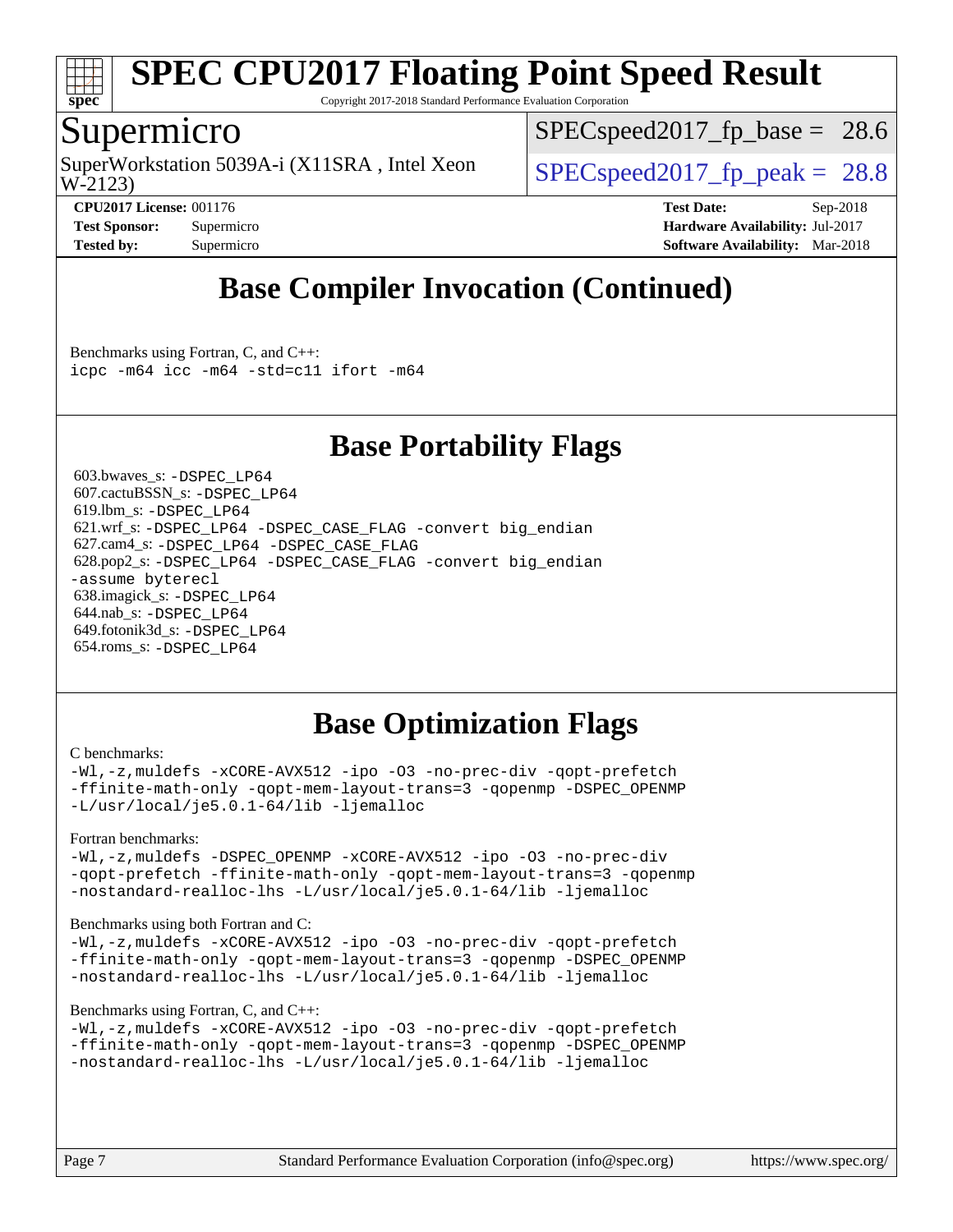

Copyright 2017-2018 Standard Performance Evaluation Corporation

### Supermicro

SuperWorkstation 5039A-i (X11SRA, Intel Xeon<br>W-2123)

 $SPECspeed2017_fp\_base = 28.6$ 

 $SPECspeed2017_fp\_peak = 28.8$ 

**[CPU2017 License:](http://www.spec.org/auto/cpu2017/Docs/result-fields.html#CPU2017License)** 001176 **[Test Date:](http://www.spec.org/auto/cpu2017/Docs/result-fields.html#TestDate)** Sep-2018 **[Test Sponsor:](http://www.spec.org/auto/cpu2017/Docs/result-fields.html#TestSponsor)** Supermicro **[Hardware Availability:](http://www.spec.org/auto/cpu2017/Docs/result-fields.html#HardwareAvailability)** Jul-2017 **[Tested by:](http://www.spec.org/auto/cpu2017/Docs/result-fields.html#Testedby)** Supermicro **[Software Availability:](http://www.spec.org/auto/cpu2017/Docs/result-fields.html#SoftwareAvailability)** Mar-2018

## **[Peak Compiler Invocation](http://www.spec.org/auto/cpu2017/Docs/result-fields.html#PeakCompilerInvocation)**

[C benchmarks](http://www.spec.org/auto/cpu2017/Docs/result-fields.html#Cbenchmarks): [icc -m64 -std=c11](http://www.spec.org/cpu2017/results/res2018q4/cpu2017-20181002-09051.flags.html#user_CCpeak_intel_icc_64bit_c11_33ee0cdaae7deeeab2a9725423ba97205ce30f63b9926c2519791662299b76a0318f32ddfffdc46587804de3178b4f9328c46fa7c2b0cd779d7a61945c91cd35)

[Fortran benchmarks:](http://www.spec.org/auto/cpu2017/Docs/result-fields.html#Fortranbenchmarks) [ifort -m64](http://www.spec.org/cpu2017/results/res2018q4/cpu2017-20181002-09051.flags.html#user_FCpeak_intel_ifort_64bit_24f2bb282fbaeffd6157abe4f878425411749daecae9a33200eee2bee2fe76f3b89351d69a8130dd5949958ce389cf37ff59a95e7a40d588e8d3a57e0c3fd751)

[Benchmarks using both Fortran and C](http://www.spec.org/auto/cpu2017/Docs/result-fields.html#BenchmarksusingbothFortranandC): [ifort -m64](http://www.spec.org/cpu2017/results/res2018q4/cpu2017-20181002-09051.flags.html#user_CC_FCpeak_intel_ifort_64bit_24f2bb282fbaeffd6157abe4f878425411749daecae9a33200eee2bee2fe76f3b89351d69a8130dd5949958ce389cf37ff59a95e7a40d588e8d3a57e0c3fd751) [icc -m64 -std=c11](http://www.spec.org/cpu2017/results/res2018q4/cpu2017-20181002-09051.flags.html#user_CC_FCpeak_intel_icc_64bit_c11_33ee0cdaae7deeeab2a9725423ba97205ce30f63b9926c2519791662299b76a0318f32ddfffdc46587804de3178b4f9328c46fa7c2b0cd779d7a61945c91cd35)

[Benchmarks using Fortran, C, and C++](http://www.spec.org/auto/cpu2017/Docs/result-fields.html#BenchmarksusingFortranCandCXX): [icpc -m64](http://www.spec.org/cpu2017/results/res2018q4/cpu2017-20181002-09051.flags.html#user_CC_CXX_FCpeak_intel_icpc_64bit_4ecb2543ae3f1412ef961e0650ca070fec7b7afdcd6ed48761b84423119d1bf6bdf5cad15b44d48e7256388bc77273b966e5eb805aefd121eb22e9299b2ec9d9) [icc -m64 -std=c11](http://www.spec.org/cpu2017/results/res2018q4/cpu2017-20181002-09051.flags.html#user_CC_CXX_FCpeak_intel_icc_64bit_c11_33ee0cdaae7deeeab2a9725423ba97205ce30f63b9926c2519791662299b76a0318f32ddfffdc46587804de3178b4f9328c46fa7c2b0cd779d7a61945c91cd35) [ifort -m64](http://www.spec.org/cpu2017/results/res2018q4/cpu2017-20181002-09051.flags.html#user_CC_CXX_FCpeak_intel_ifort_64bit_24f2bb282fbaeffd6157abe4f878425411749daecae9a33200eee2bee2fe76f3b89351d69a8130dd5949958ce389cf37ff59a95e7a40d588e8d3a57e0c3fd751)

### **[Peak Portability Flags](http://www.spec.org/auto/cpu2017/Docs/result-fields.html#PeakPortabilityFlags)**

Same as Base Portability Flags

## **[Peak Optimization Flags](http://www.spec.org/auto/cpu2017/Docs/result-fields.html#PeakOptimizationFlags)**

[C benchmarks](http://www.spec.org/auto/cpu2017/Docs/result-fields.html#Cbenchmarks):

619.lbm\_s: basepeak = yes

638.imagick\_s: basepeak = yes

 $644.nab$ <sub>S</sub>: basepeak = yes

[Fortran benchmarks](http://www.spec.org/auto/cpu2017/Docs/result-fields.html#Fortranbenchmarks):

603.bwaves\_s: basepeak = yes

 $649.$ fotonik $3d$ <sub>-</sub>s: basepeak = yes

 654.roms\_s: [-DSPEC\\_OPENMP](http://www.spec.org/cpu2017/results/res2018q4/cpu2017-20181002-09051.flags.html#suite_peakFOPTIMIZE654_roms_s_DSPEC_OPENMP) [-xCORE-AVX512](http://www.spec.org/cpu2017/results/res2018q4/cpu2017-20181002-09051.flags.html#user_peakFOPTIMIZE654_roms_s_f-xCORE-AVX512) [-ipo](http://www.spec.org/cpu2017/results/res2018q4/cpu2017-20181002-09051.flags.html#user_peakFOPTIMIZE654_roms_s_f-ipo) [-O3](http://www.spec.org/cpu2017/results/res2018q4/cpu2017-20181002-09051.flags.html#user_peakFOPTIMIZE654_roms_s_f-O3) [-no-prec-div](http://www.spec.org/cpu2017/results/res2018q4/cpu2017-20181002-09051.flags.html#user_peakFOPTIMIZE654_roms_s_f-no-prec-div) [-qopt-prefetch](http://www.spec.org/cpu2017/results/res2018q4/cpu2017-20181002-09051.flags.html#user_peakFOPTIMIZE654_roms_s_f-qopt-prefetch) [-ffinite-math-only](http://www.spec.org/cpu2017/results/res2018q4/cpu2017-20181002-09051.flags.html#user_peakFOPTIMIZE654_roms_s_f_finite_math_only_cb91587bd2077682c4b38af759c288ed7c732db004271a9512da14a4f8007909a5f1427ecbf1a0fb78ff2a814402c6114ac565ca162485bbcae155b5e4258871) [-qopt-mem-layout-trans=3](http://www.spec.org/cpu2017/results/res2018q4/cpu2017-20181002-09051.flags.html#user_peakFOPTIMIZE654_roms_s_f-qopt-mem-layout-trans_de80db37974c74b1f0e20d883f0b675c88c3b01e9d123adea9b28688d64333345fb62bc4a798493513fdb68f60282f9a726aa07f478b2f7113531aecce732043) [-qopenmp](http://www.spec.org/cpu2017/results/res2018q4/cpu2017-20181002-09051.flags.html#user_peakFOPTIMIZE654_roms_s_qopenmp_16be0c44f24f464004c6784a7acb94aca937f053568ce72f94b139a11c7c168634a55f6653758ddd83bcf7b8463e8028bb0b48b77bcddc6b78d5d95bb1df2967) [-nostandard-realloc-lhs](http://www.spec.org/cpu2017/results/res2018q4/cpu2017-20181002-09051.flags.html#user_peakEXTRA_FOPTIMIZE654_roms_s_f_2003_std_realloc_82b4557e90729c0f113870c07e44d33d6f5a304b4f63d4c15d2d0f1fab99f5daaed73bdb9275d9ae411527f28b936061aa8b9c8f2d63842963b95c9dd6426b8a)

[Benchmarks using both Fortran and C](http://www.spec.org/auto/cpu2017/Docs/result-fields.html#BenchmarksusingbothFortranandC):

| 621.wrf s: $-$ prof-qen(pass 1) $-$ prof-use(pass 2) $-$ O2 $-$ xCORE-AVX512 |
|------------------------------------------------------------------------------|
| -gopt-prefetch -ipo -03 -ffinite-math-only -no-prec-div                      |
| -gopt-mem-layout-trans=3 -DSPEC SUPPRESS OPENMP -gopenmp                     |
| -DSPEC OPENMP -nostandard-realloc-lhs                                        |

**(Continued on next page)**